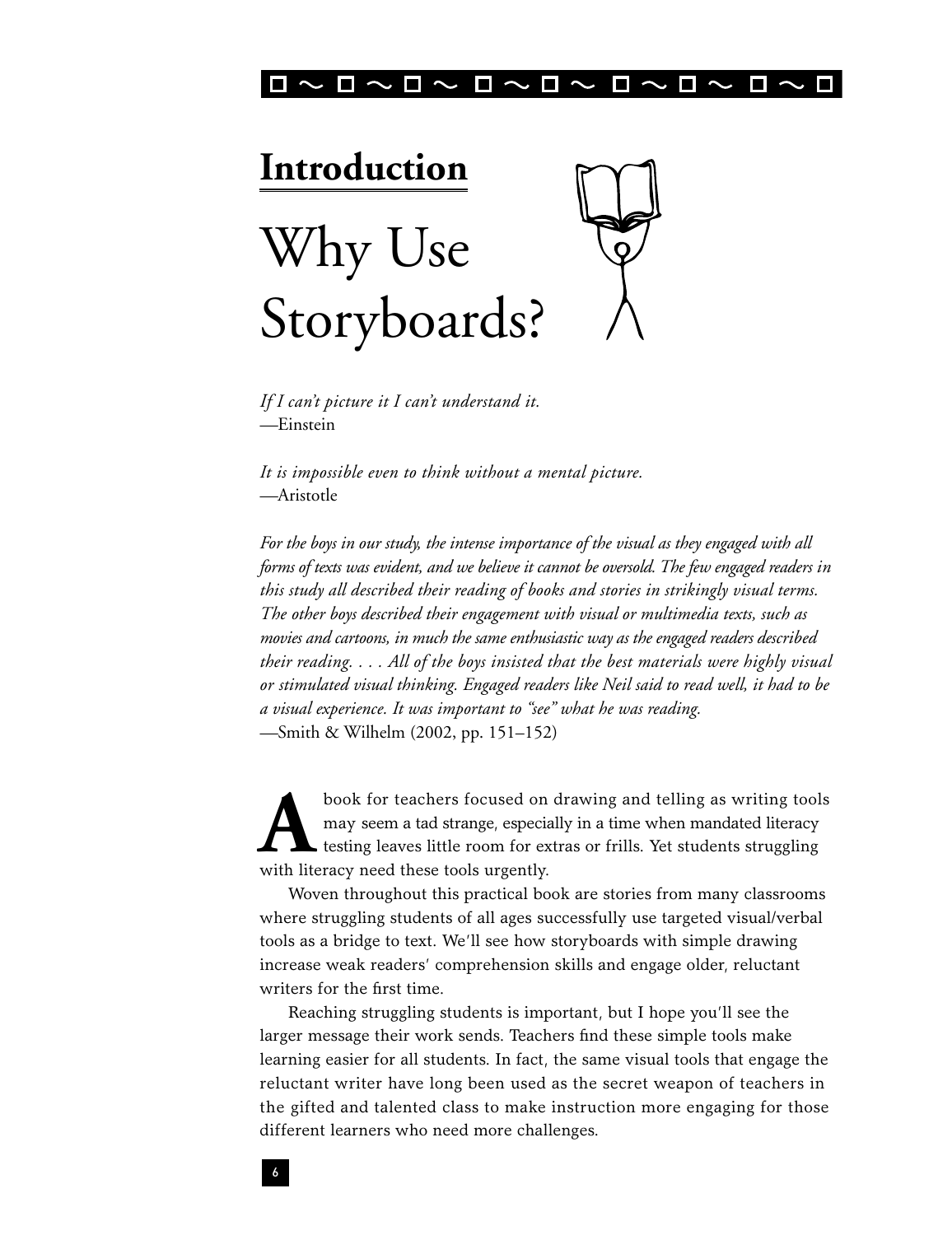#### $\sim$   $\Box$   $\sim$  $\Box \sim \Box \sim \Box \sim \Box \sim$ I

# PRACTICAL DIFFERENTIATED INSTRUCTION

"Different" learning is the key here. If we want to reach all our learners, we need tools that work for them. Offering learning choices is the essential

goal of differentiated instruction, but addressing students' different learning styles can be tough to accomplish in a jam-packed curriculum that assumes all kids must read to learn, and write to show what they know. How can we engage and support learners who have trouble reading and writing at grade level, especially when text is our central teaching tool, and achieving proficiency with text is our primary goal?



Here's the good news: Teachers who initially try alternative tools as a means of reaching their text-challenged learners often discover they can tap powerful learning potential that just can't be reached with text alone. In fact, teachers find they can reach learners with a broad range of skills—using the same tools. Let me give an example that is close to home.

### **Andy's Story-Building Tools**

When my son Andy began working on his first fiction assignment in his middle school Language Arts class, I knew we were in for trouble. It took a couple of weeks before I got a call from his teacher, who told me she was stuck. Her usual writing techniques, and some serious one-on-one instruction, had barely gotten Andy started. She was confronting learning issues Andy's Individual Educational Plan (IEP) only hinted at. Andy is a concrete thinker. He can play a mean game of chess, brainstorm several moves in advance, and respond to changing events, but ask him to

brainstorm a simple made-up story in text and he flounders. I know kids stalled by text can be a challenge to any teacher, even the great ones. As a text-challenged student myself, I was sent to the psychologist in third grade, because reading and writing were so difficult for me. Eventually, I learned that writing was something other kids did. It took 30 years to unlearn that deeply held lesson. I desperately wanted my son to have a different school experience. I tried suggesting at IEP meetings that low-text alternative tools worked better for Andy, but his teacher assured us Andy would respond to her wellhoned (text-focused) writing lessons. Now she was stuck, and I heard the unspoken question implicit in the call: "If a student can't brainstorm a simple story, then what can I do?"

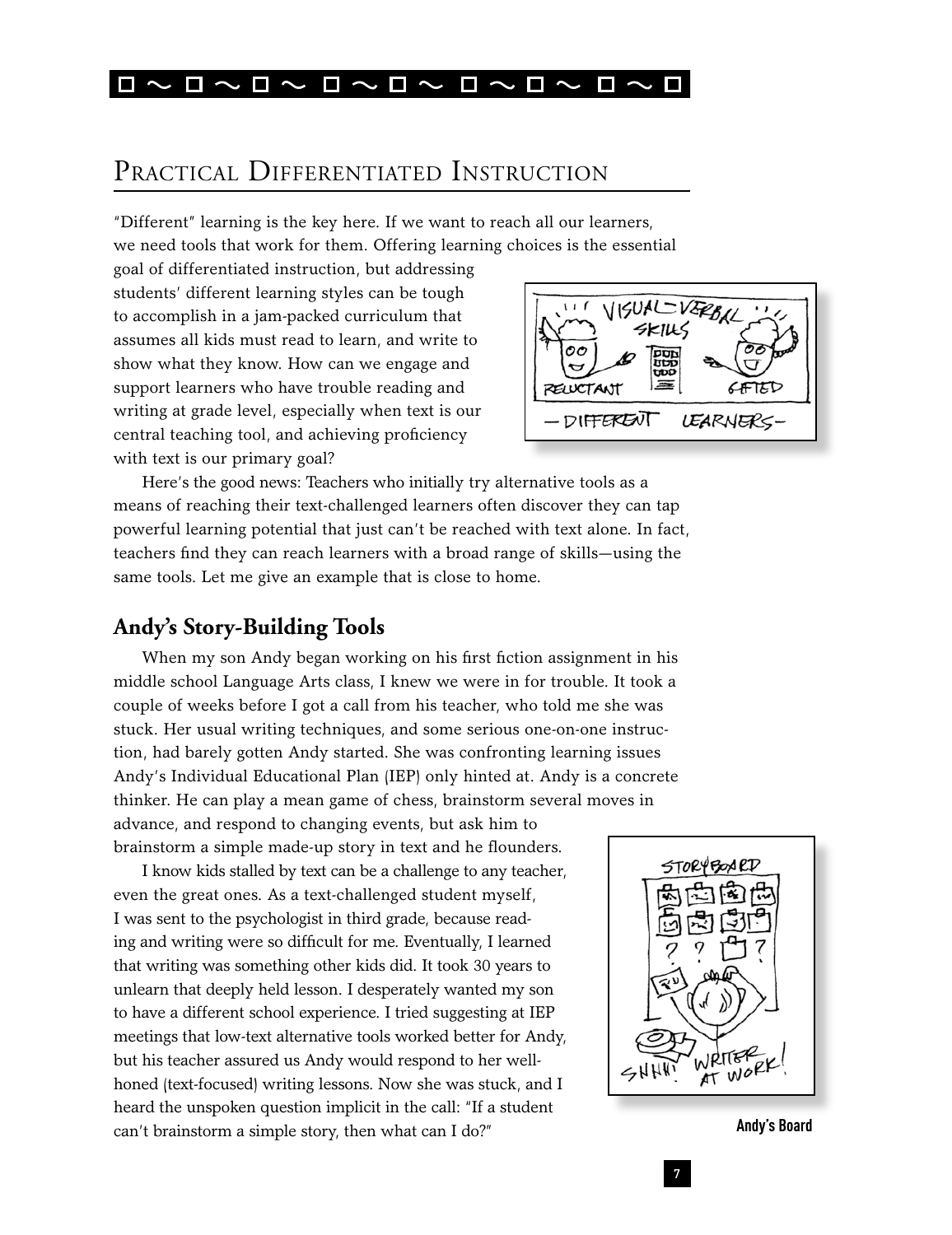

When Andy's teacher and I agreed that traditional techniques were not working for him, I suggested Andy try some serious storyboarding at home over winter vacation. I got Andy some poster board and file cards and told him he needed to storyboard the story he was working on. After some initial protests that he didn't need Dad's help, he got to work. Andy discussed his story ideas and put them down on the cards, using stick pictures and a few key words. As he taped them to the board, the cards became the building blocks of his story. The pictures made his ideas concrete and visible. They helped him invent a believable character and get a plot going. Now he could see how his story might grow.

During his vacation, Andy brought his almost-finished story—about a boy lost in the White Mountains—with him to his mother's office at the nearby university. He was a little embarrassed by it. He liked his story, but a board covered with stick pictures was not his idea of a cool thing to take to a university. He'd almost made it to his mom's office when a grad student he'd met saw his board and asked, "What's that?" Andy mumbled something about writing a story for school when the grad student interrupted. "That's a storyboard. I'm learning to use those, too!" He explained that his storyboards were part of a graduate business course. "Several of us are designing a business plan to present to NASA. We're using storyboards to brainstorm, write, and prepare our presentation. It's a national competition." The tentative middle school writer and the accomplished grad student discussing pictures as a sophisticated writing tool—Andy became a bit less reluctant.

# Storyboards in Many Professions

Andy was only vaguely aware of the way storyboards helped him organize his ideas and write. The grad student, long accomplished in text, was learning why storyboards are the tool of choice for many professions for brainstorming, collaborative writing, strategic planning, oral presentations, and more.



Storyboards are time-tested writing/thinking tools; they have long been used by writers, scientists, engineers, filmmakers, and many other professionals. It is no coincidence that the same visual tool that helped Andy get started writing is used by the MBA professor to prepare his grad students for the competitive digital world. It's important to note that text-accomplished folks in the real world choose targeted visual tools because they work better than text alone for many thinking and communication tasks.

By the way, that graduate student's team won a national first prize with its storyboard presentation to NASA, and my son wrote a solid text story that he actually liked (a big prize for him).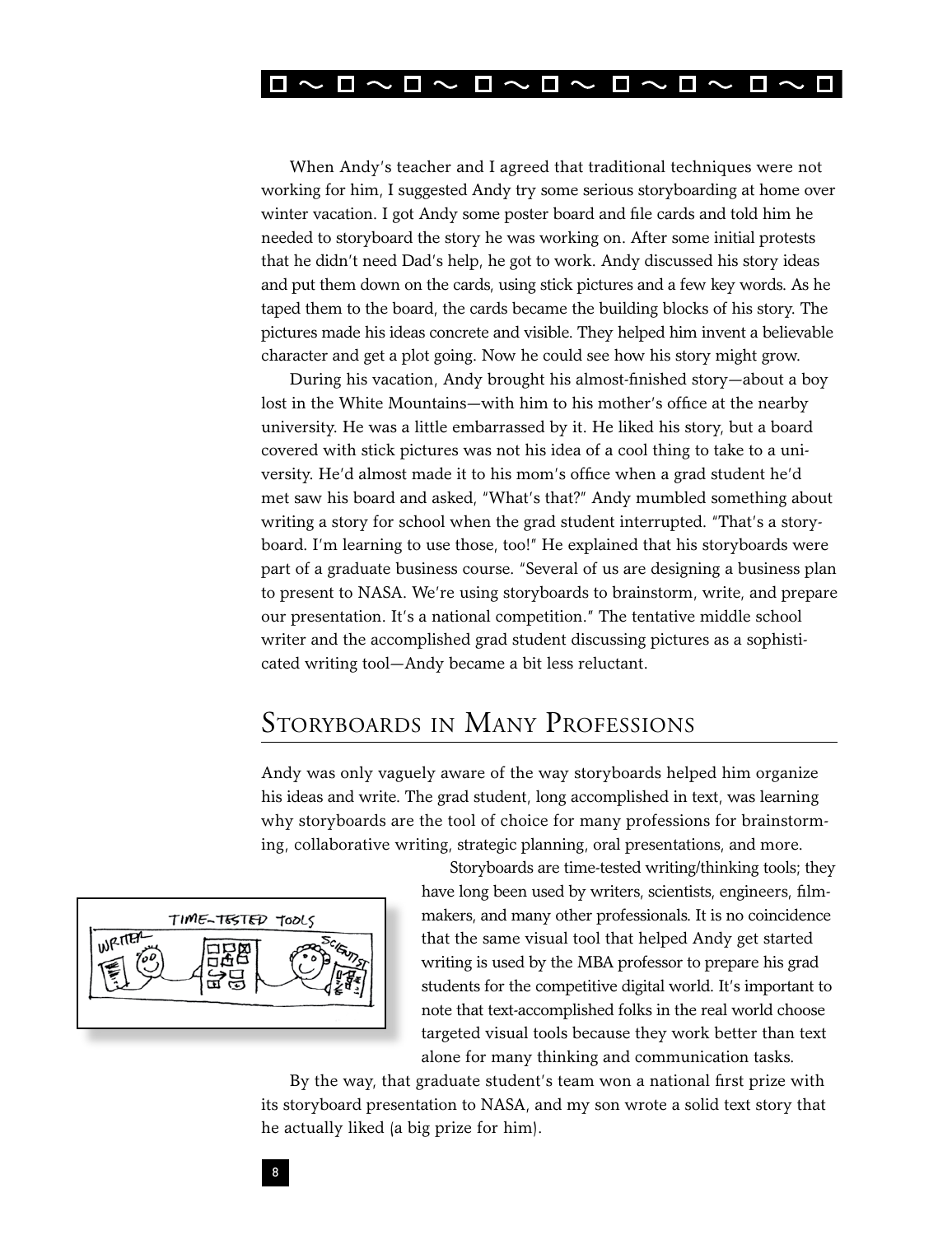

Andy and the grad student were certainly different learners, but these effective visual tools furthered both their learning goals. Grasping the power of visual tools to connect learners is great news for the classroom. We'll see how targeted visual tools make differentiation natural and easy because low-text tools take learners where they want to go, in third grade, in middle school, and beyond, into their digital/visual future.

# Classroom-Tested Tools

Exploring the power of visual tools, especially simple drawings, may be new territory for many teachers, but the tools presented here have been designed and refined in real classrooms like yours. These tools are not hard to use, and they don't require expensive equipment or *any artistic skill*. You'll learn how

storyboards fit easily in any classroom and how teachers at all grade levels can use visual/verbal tools to make their classrooms more inclusive and their curriculum more engaging. You'll see in practical detail how offering students a choice of paths to the same goal makes differentiated instruction a daily reality.



### **Bad Drawing Is Fine—Really!**

This book will provide the practical how-to, the nitty-gritty stuff you need to get started storyboarding, and students' work, to show why you should take precious time to try these tools in your classroom. Don't worry if you draw badly—that can actually be a strength: Your students will enjoy teaching you how to use simple stick pictures as a thinking/writing tool. You'll find that students of all ages enjoy the lighthearted drama of stick pictures, and they quickly learn how powerful simple pictures are as a way of conveying their ideas: brainstorming a story, preparing for a test, revising an essay, making notes from a textbook, or practicing an oral presentation.

Indeed, students often intuitively grasp the added value of using pictures as a thinking tool. When we offer real alternatives to text, students often choose storyboards for the same reason adults choose them—they work.

### **Not Just for Special Education**

Special educators may recognize variations of these visual/verbal tools. They are sometimes used in Special Education to address serious learning problems. But beware: if we think of these tools simply as "visual aids" or "accommodations" for struggling students, we are missing their essential power for all learners.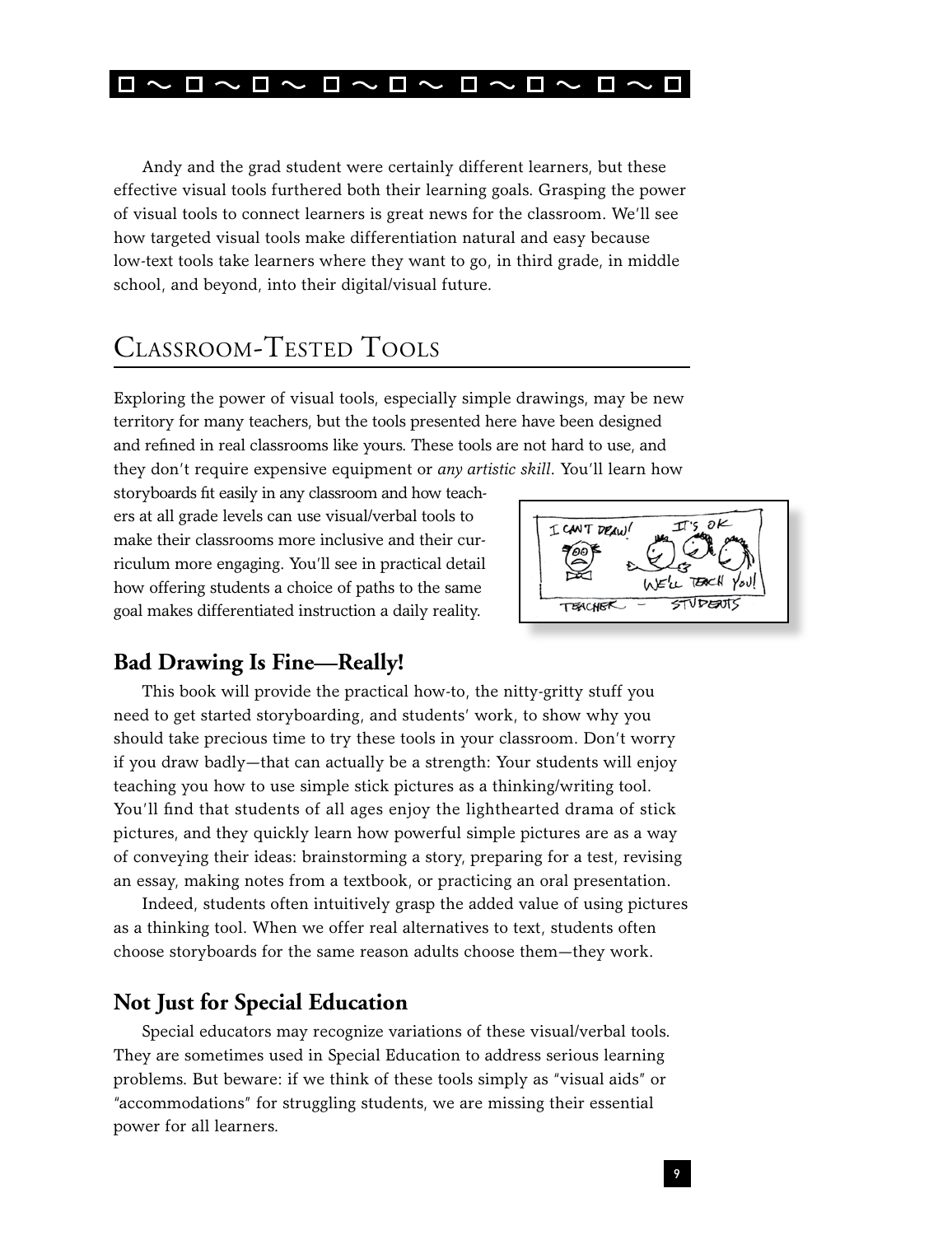#### $\Box \sim$  $\square\sim\square\sim$  $\mathsf{\Pi} \thicksim$ IПI

Our current curricula are text-focused because we know all students will need text literacy to participate in our complex world. We can easily expand our practice with visual tools that pull more students into the literacy circle. Making reading and writing more engaging is enough reason to start using these tools, but there are other reasons. When we offer students visual tools



integrated with their text skills, we're also helping them compete in a digital age where text and images are intimately linked. From Web design to new brainimaging techniques, the literate student today needs to be able to communicate ideas in text and images.

### **Not Just for Kids**

Teachers tell me that once they start using visual tools with their students, those tools become part of their own teaching style. Teachers who initially said, *I'm not visual*, *I can't draw a straight line*, find themselves easily using drawing as an everyday teaching tool. As they watch visual tools boost students' learning, they find their own natural visual skills support and focus their teaching. That's differentiation at its best. As Carol Ann Tomlinson, a central architect of differentiated instruction says, "The way to get there is to teach [teachers] to look at kids as individuals and to let kids show you what they can do." (Hess, 1999, "Teachers Can Benefit")

## WHAT ARE STORYBOARDS?

Before we go into the classroom and see storyboards at work, I want to give a quick overview of what storyboards are and how we've adapted them to best serve learners in the classroom.

Storyboarding, or picture writing, is the origin of all written languages, used by ancient cultures before text evolved and as a natural bridge to text. The Chinese language was built using pictographs. Egyptians used storyboards, or hieroglyphics, first etched in stone and later written on papyrus, to organize a complex society and to rule the ancient world.

Look at any comic strip and you'll see picture writing in action. A storyboard is a writing format, generally a set of boxes (or rectangles, circles, or other shapes) placed in a logically sequenced order. Each box or frame is a place for the writer to put information, pictures, symbols, or text.

Storyboards appear in many forms, from emerging literacy books to emergency instructions on airplanes to technical textbooks. When writers in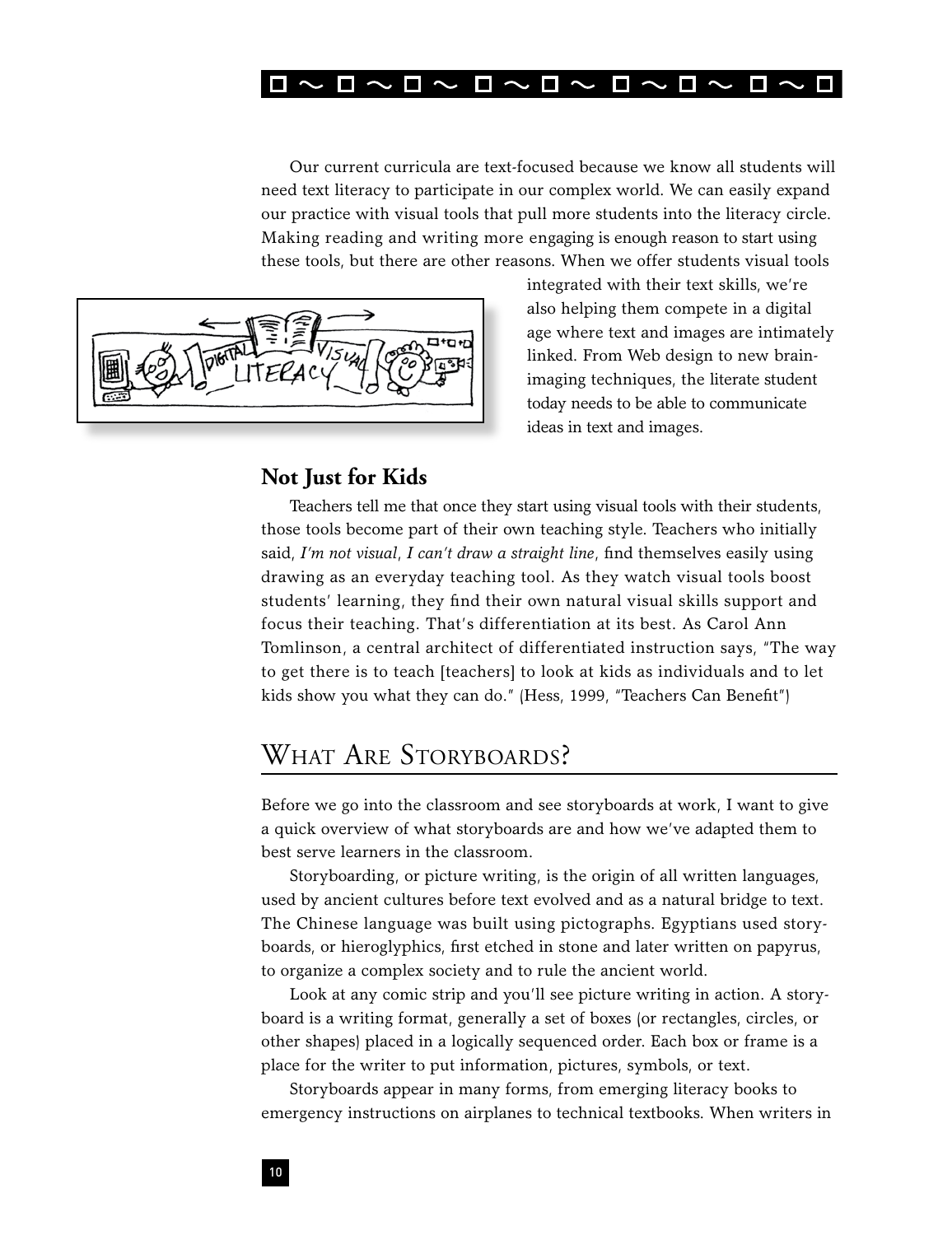

various fields want to make ideas easily understood, they choose a storyboard format or one of its close cousins: the flow chart, the time line, or the Power-Point presentation. Storyboards are widely used because we know pictures combined with text offer a rich synthesis of information that can entertain and inform. The pictures in picture writing can be simple cartoons, photographs, or sophisticated technical diagrams.

### **Stick Pictures and Text**

The low-tech storyboards I use in the classroom are designed to show students a clear path to text. We use simple stick pictures combined with spare text as our essential writing style. Offering students hands-on drawing has many advantages over using premade images or clip art. A central benefit of stick pictures is that kids can do it themselves, and they like to draw. As we explore drawing as a differentiation tool, it is important to recognize that the act of drawing, like the act of writing text, is satisfying and informative. Putting pencil to paper, making symbols in pictures or text, helps our ideas to grow.



It is the logical sequencing power of storyboards, combined with the hands-on engagement of drawing, that makes these tools work for learners.

Teachers long comfortable with teaching almost exclusively with text often ask, "What if a student is reluctant to draw?" I've never had a student, from first to twelfth grade, who couldn't use stick pictures in some form. Once students and teachers start using drawing as a thinking tool, it becomes second nature. You'll see students develop their own style, quickly adapting a mix of text and simple stick pictures to fit their skills and needs, whether they're in third grade or eighth grade.

Here is a basic six-square storyboard format from teacher Amy Rocci's third-grade classroom.

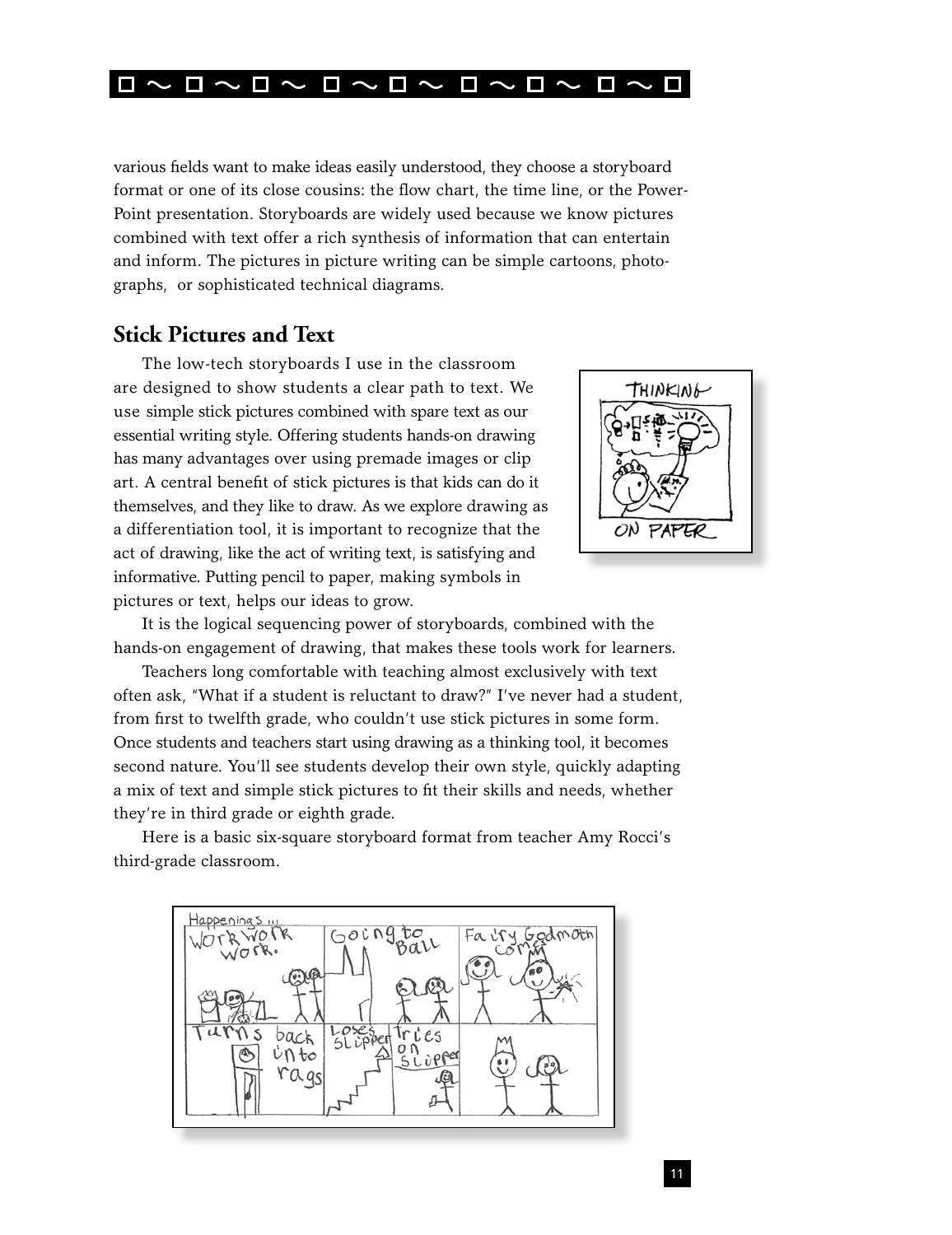

The purpose of this storyboard was to see if students could retell the main events of a fairy tale. All the basics of storyboarding in the classroom are evident in this student's work. Students were asked to retell the fairy tale using sequenced boxes containing both stick pictures and spare text—a few key words—in each square. Through her storyboard, this student conveys what she thinks are the six main events in the story. In a sense, she is creating the visual equivalent of a bulleted outline of main points. Note how her pictures and the text support and reinforce each other; together they tell the whole story.

A storyboard can be any length—two or two thousand squares. A storyboard can be simple like the Cinderella board, or elaborate and dense in content like a graphic novel.

Storyboards also can be adapted to fit many tasks, from maps to time lines. Like making text lists down a page or writing text across the page, the way we arrange storyboard boxes can help convey the logic of the task at hand, and make that task easier to accomplish. To convey content, organization boxes can be arranged vertically or horizontally, or set in meaningful clusters.



#### **Path to Text**

It is important to note that whenever text-writing is the goal, the storyboard format offered to students should create a clear path to text. Generally I emphasize formats that parallel writing syntax; squares are written and read across the

page the same way we read lines of text, starting in the top left square, returning at the end of each line.

The other main format that creates a clear path to text is boxes with text lines beside them. I generally use this format after a story or essay has been brainstormed and revised. This format allows students to see the direct link between their storyboard and sentences or paragraphs of text.



### **The Tellingboard: Brainstorming and Revision Made Easy**

Earlier I described Andy using a board with cards to build and revise his story. He was using what I call a tellingboard, a larger-scale storyboard with movable cards, designed to allow easy brainstorming and revision. This tool makes building a story, an essay, or an oral presentation easier because the writer has hands-on, cut-and-paste capability like a word processor. As we go forward we'll see this tool can be used for many tasks, from writing to reading to revision and conferencing—making them more engaging and effective.

#### **Format Variations**

See Appendix B, pages 134–140 for descriptions and reproducible pages of several different storyboard formats.